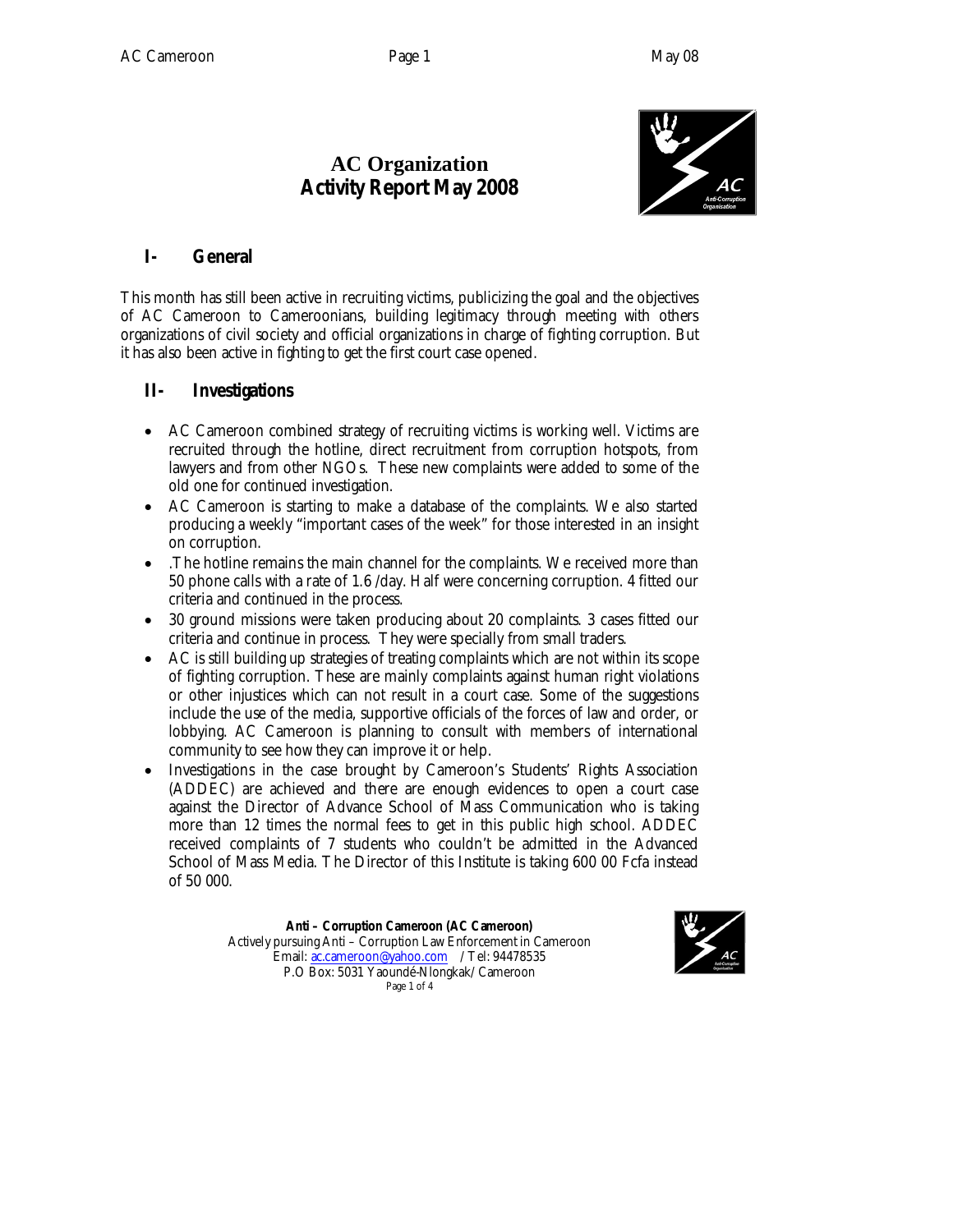- One victim supported by AC Cameroon decided not to continue with her case. This can be attributed to fear. It was the lady whom the grant has been given to somebody else because of he was the dean's relative.
- AC Cameroon during the mouth of May received many other complains. One of them was concerning a commissioner who released a thief and a middle man in exchange of money. Another one is concerning a officials who are not appointed of controls missions but doing to take money to traders. The third one is concerning a person who loose his land title because a rich man bought official of land title office and policemen to get him out of his land. The last one is about an official who convinced a trader to pay him an illegal fee for a public service and the trader wants to collect back his money.
- AC Cameroon made 02 ground missions to Mokolo market in order sensitizes members of transporters syndicate.
- AC Cameroon was making many investigations to understand more about traders complains on prices controllers who are taking them illegal money. Laws on prices policies have been found. Legal evidences on activities of controllers were confirmed.
- AC Cameroon met 5 lawyers to discuss with them on the possibility to get victims of corruption from them.

#### **III- Media**

 No media pieces were sent out during the month of May, in order to concentrate media efforts in covering the first court case after it is launched..

## **IV- Legal**

- May month was marked by the first experience of testing our legal strategies. More experience was gained with lawyers as well as with bailiffs.
- The bailiff made 02 ground missions in May. First made to University of Yaoundé I were a lecturer was obliging students to buy his document if they want to participate on exams. The second ground mission permitted to produce a legal document on corruption in Advanced School of Mass Communication. This document will be used in court like evidence when ADDEC will sue the director of this state high school in court for corruption.
- AC Cameroon is involved in process of elaboration of the new law against corruption as many others organization of civil society. This involvement has been possible because of the intervention of M. Michel Van Hulman from CHOC Program

**Anti – Corruption Cameroon (AC Cameroon)** Actively pursuing Anti – Corruption Law Enforcement in Cameroon Email: ac.cameroon@yahoo.com / Tel: 94478535 P.O Box: 5031 Yaoundé-Nlongkak/ Cameroon Page 2 of 4

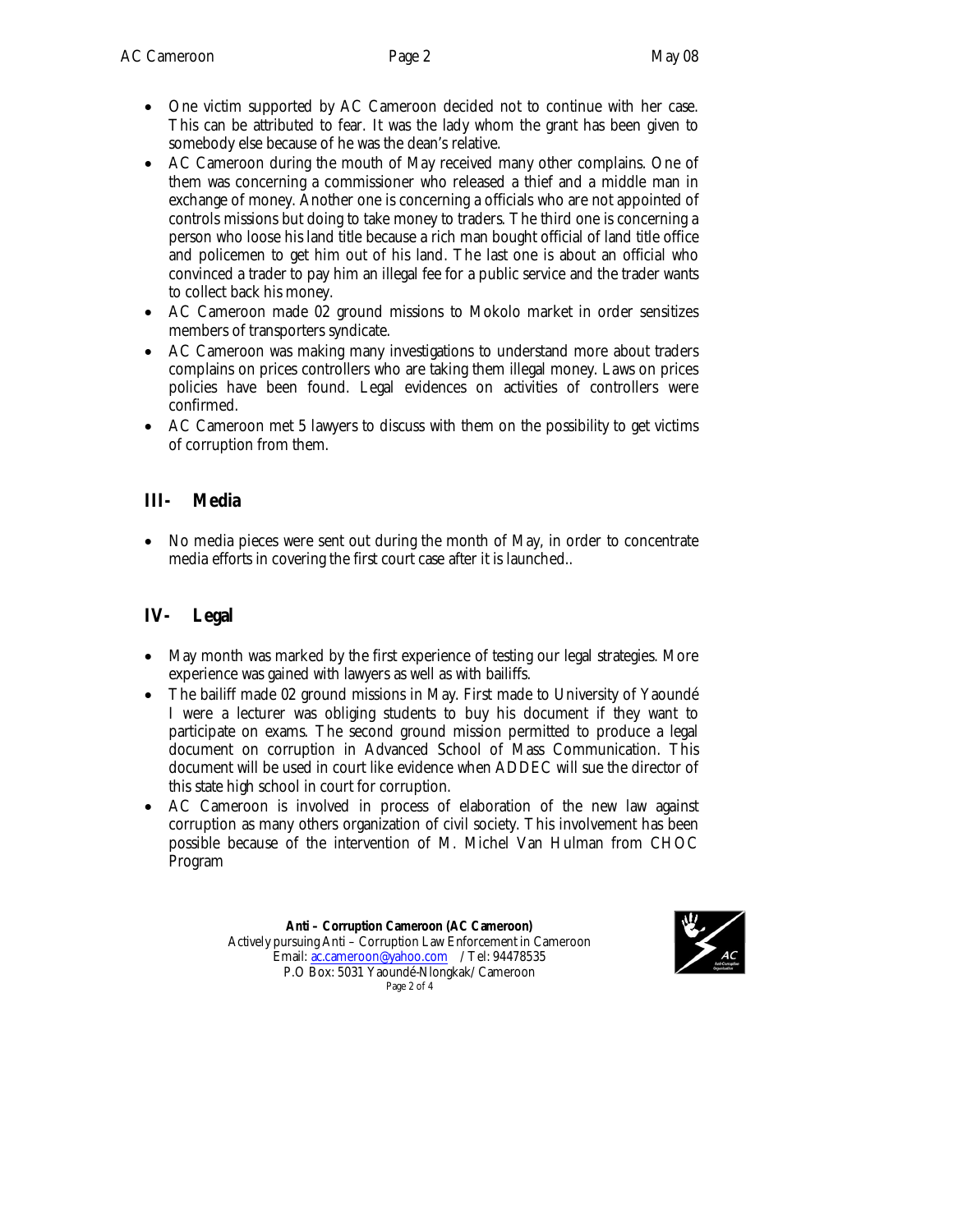- Opening the first court case on corruption to Mfoudi High Court in Yaoundé was delayed this mouth despite of all the evidences collected. The complainer wants to get more assurances before starting the case. This obstacle was treated and we expect the case to be launched in the beginning of June.
- Another lawyer is appointed to follow the case of ADDEC. AC Cameroon accepts it to give assurance to students of ADDEC but the lawyer of AC Cameroon is maintained.

#### **V- Human Resources**

 This month, no volunteers have been recruited. The main priority was to get the first court case. More emphasis will be given to recruitment on June month.

#### **VI- Finances**

- Contract has been signed between British High Commission and AC Cameroon. The organization was supposed to receive the funds for April and May this month. AC will receive it in the beginning of June.
- AC Cameroon is facing a lot of problems unexpected when the pilot project was written. The sustainable solution is to make another application and submit it to Deutch Embassy to cover the expenses that British High Commission grant can't cover.

### **VII- Management**

- AC Cameroon got a Post Office Box 5031 Yaoundé- Nlongkak Cameroon.
- Translation of concept note in French to facilitate the introduction of AC Cameroon to francophone people.

#### **VIII- Relations with institutions**

- Until now, AC Cameroon is still working with no status because the file not yet treated to public security Headquarters. The help of international community is really needed at this level because it seems to be a political problem. The file for AC Cameroon legalization is introduced since 2006.
- Meeting between AC Cameroon's coordinator and Dr Michel Van Hulten of CHOC Program team. The discussion was about the collaboration in fighting corruption in Cameroon. The CHOC program involved AC Cameroon in the new law on corruption process.

**Anti – Corruption Cameroon (AC Cameroon)** Actively pursuing Anti – Corruption Law Enforcement in Cameroon Email: ac.cameroon@yahoo.com / Tel: 94478535 P.O Box: 5031 Yaoundé-Nlongkak/ Cameroon Page 3 of 4